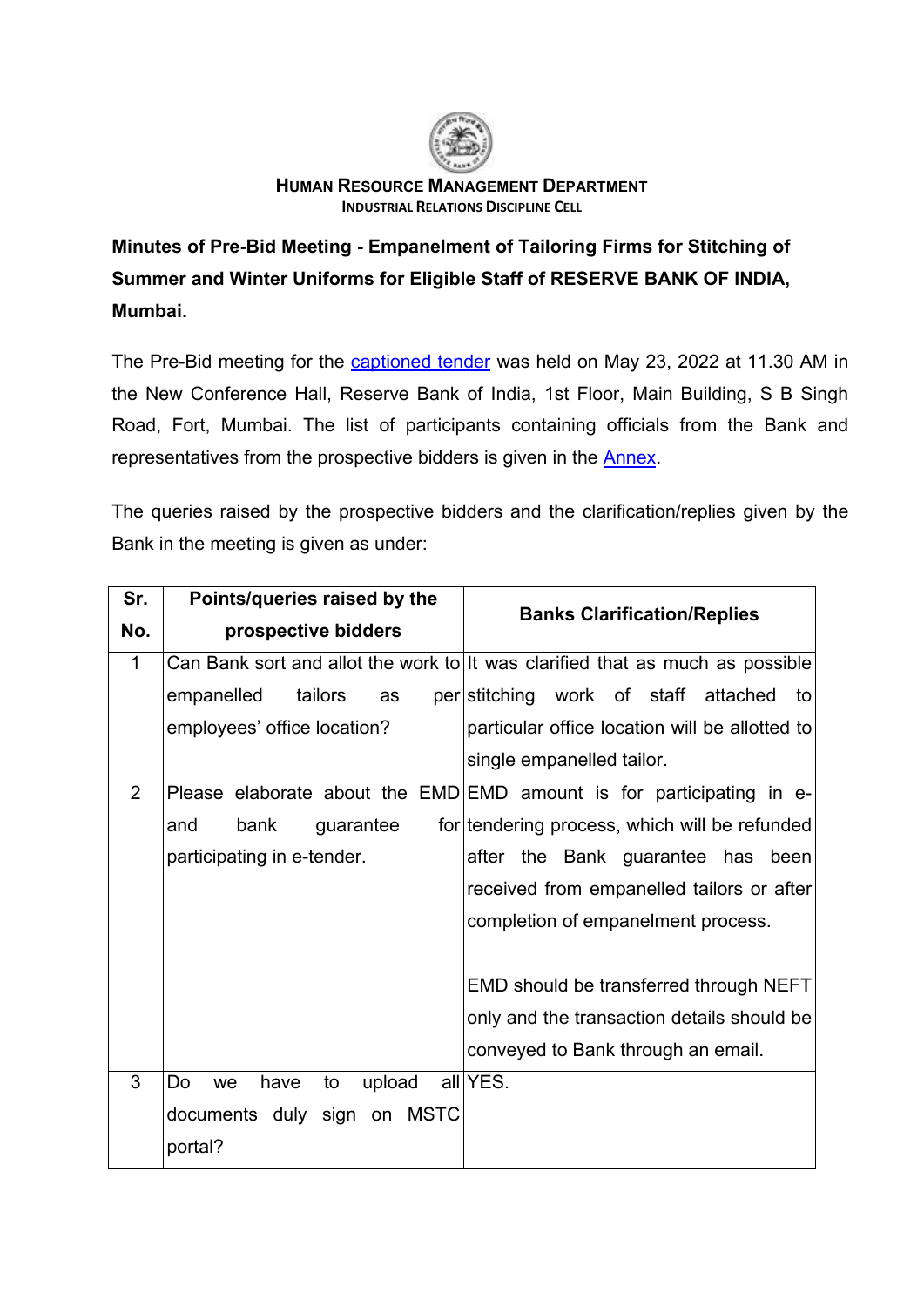| $\overline{4}$ |                           | Should we have to submit Article of No, If the bidder is empanelled in the |
|----------------|---------------------------|----------------------------------------------------------------------------|
|                | Agreement on Stamp paper? | tendering process, He / She has to                                         |
|                |                           | submit Articles of Agreement on Stamp                                      |
|                |                           | paper.                                                                     |
| 5              |                           | Can we make changes in uniform No, Uniforms must be as per guidelines      |
|                | on employee's request?    | and no changes are acceptable.                                             |
| 6              |                           | Do we have to provide epaulettes YES, As mentioned in Section IV of Part I |
|                | with Uniforms?            | - Scope of work (on Page No. 42), All                                      |
|                |                           | male employees should be supplied with                                     |
|                |                           | a pair of removable epaulettes in black                                    |
|                |                           | colour with 'RBI' letters in white thread                                  |
|                |                           | with each set of summer uniform.                                           |
| $\overline{7}$ |                           | Do we have to provide Badges on YES, As mentioned in Annexure III of       |
|                | Beret caps?               | Part III - Specification of Security Guards                                |
|                |                           | uniforms, metallic badges (crest) have to                                  |
|                |                           | be provided with beret caps.                                               |
| 8              |                           | Is the Bank Guarantee for previous No, as bank Guarantee submitted is for  |
|                |                           | empanelment period valid for the previous contract period and may have     |
|                | present tender?           | been expired and invalid. So, fresh Bank                                   |
|                |                           | Guarantee must be submitted.                                               |
|                |                           |                                                                            |